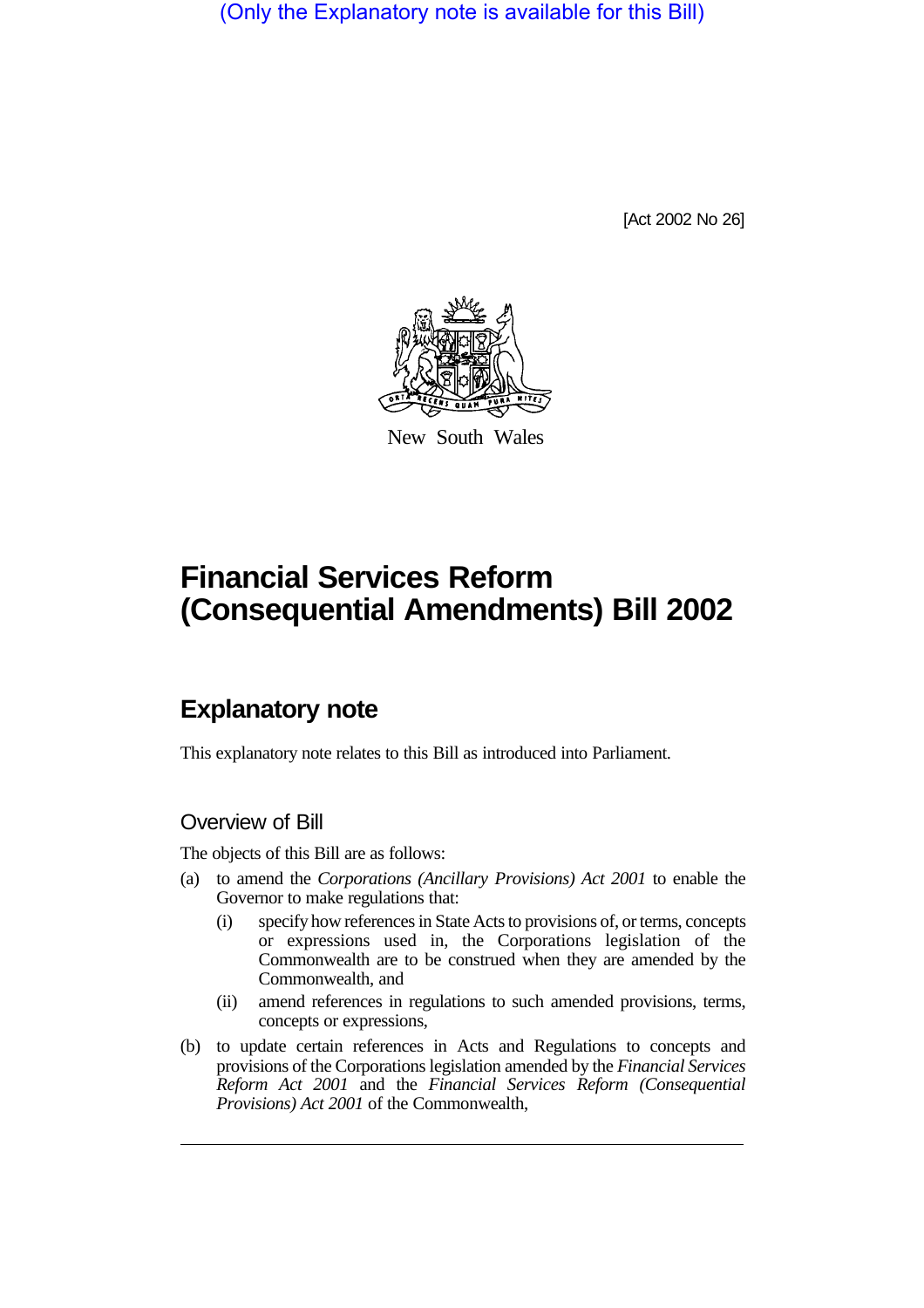Financial Services Reform (Consequential Amendments) Bill 2002 [Act 2002 No 26]

Explanatory note

- (c) to repeal the *State Owned Corporations (National Electricity Market) Regulation 1996*,
- (d) to amend the *Minors (Property and Contracts) Act 1970* and the *Property (Relationships) Act 1984* to make it clear that certain legal practitioners are not required to give financial advice under those Acts for which they would need to be licensed under the Corporations legislation (as amended bythe*Financial Services Reform Act 2001* and the *Financial Services Reform (Consequential Provisions) Act 2001* of the Commonwealth),
- (e) to make other amendments to certain Acts and Regulations in the nature of statute law revision.

#### Outline of provisions

**Clause 1** sets out the name (also called the short title) of the proposed Act.

**Clause 2** provides for the commencement of the proposed Act (except for Schedule 2.8 and 2.9) on its date of assent. Schedule 2.8 and 2.9 (which amend the *Minors (Property and Contracts) Act 1970* and the *Property (Relationships) Act 1984*) will commence on a day or days to be appointed by proclamation.

**Clause 3** is a formal provision giving effect to the amendments to the*Corporations (Ancillary Provisions) Act 2001* set out in Schedule 1.

**Clause 4** is a formal provision giving effect to the amendments to the Acts and Regulations set out in Schedules 2 and 3.

**Clause 5** repeals the *State Owned Corporations (National Electricity Market) Regulation 1996*. Currently, clause 3 of the *State Owned Corporations (National Electricity Market) Regulation 1996* applies the provisions of Chapter 8 of the *Corporations Act 2001* of the Commonwealth relating to the futures industry (as in force before its repeal by the *Financial Services Reform Act 2001* of the Commonwealth) as a State law.

**Clause 6** provides that the matter appearing under the heading "Explanatory note" in any of the Schedules does not form part of the proposed Act.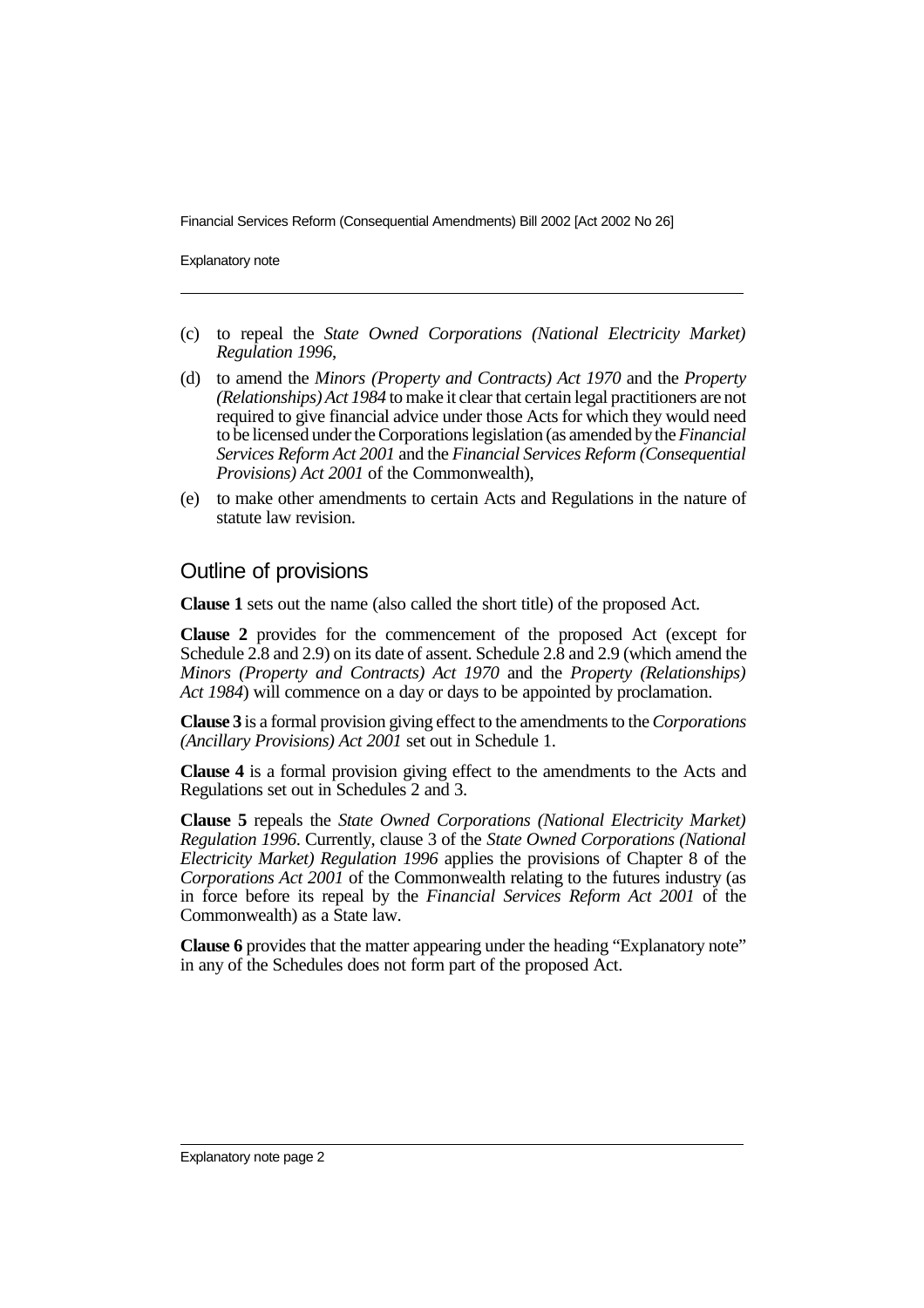Financial Services Reform (Consequential Amendments) Bill 2002 [Act 2002 No 26]

Explanatory note

## **Schedule 1 Amendment of Corporations (Ancillary Provisions) Act 2001**

**Schedule 1 [1]** amends section 22 of the Act to enable the Governor to make regulations under that section that amend references in other statutory rules that refer to provisions of, or terms, concepts or expressions used in, the *Corporations Act 2001* or the *Australian Securities and Investments Commission Act 2001* of the Commonwealth that have been, or are to be amended, by another Act of the Parliament of the Commonwealth.

**Schedule 1 [2]** inserts a new section 22A in the Act. The new section will enable the Governor to make regulations that specify how references in State Acts to provisions of, or terms, concepts or expressions used in, the*Corporations Act 2001* or the *Australian Securities and Investments Commission Act 2001* of the Commonwealth that have been, or are to be amended, by another Act of the Parliament of the Commonwealth are to be construed.

**Schedule 1 [3]** makes an amendment to section 25 that is consequential on the amendments made by Schedule 1 [1] and [2].

**Schedule 1 [4]** and **[5]** insert provisions of a savings and transitional nature that are consequent on the enactment of the proposed Act. In particular, a provision is inserted in a new Schedule 4 to the Act that validates certain acts and omissions of persons and bodies done or omitted to be done on or after the commencement of Part 1 of Schedule 1 to the *Financial Services Reform Act 2001* of the Commonwealth but before the date of assent to the proposed Act.

## **Schedule 2 Amendment of references in other Acts**

Schedule 2 makes amendments to various Acts that contain references to provisions of, or terms, concepts or expressions used in, the*Corporations Act 2001* or the *Australian Securities and Investments Commission Act 2001* of the Commonwealth that are affected by amendments made to those Acts by the *Financial Services Reform Act 2001* or the *Financial Services Reform (Consequential Provisions) Act 2001* of the Commonwealth. It also makes certain other amendments in the nature of statute law revision.